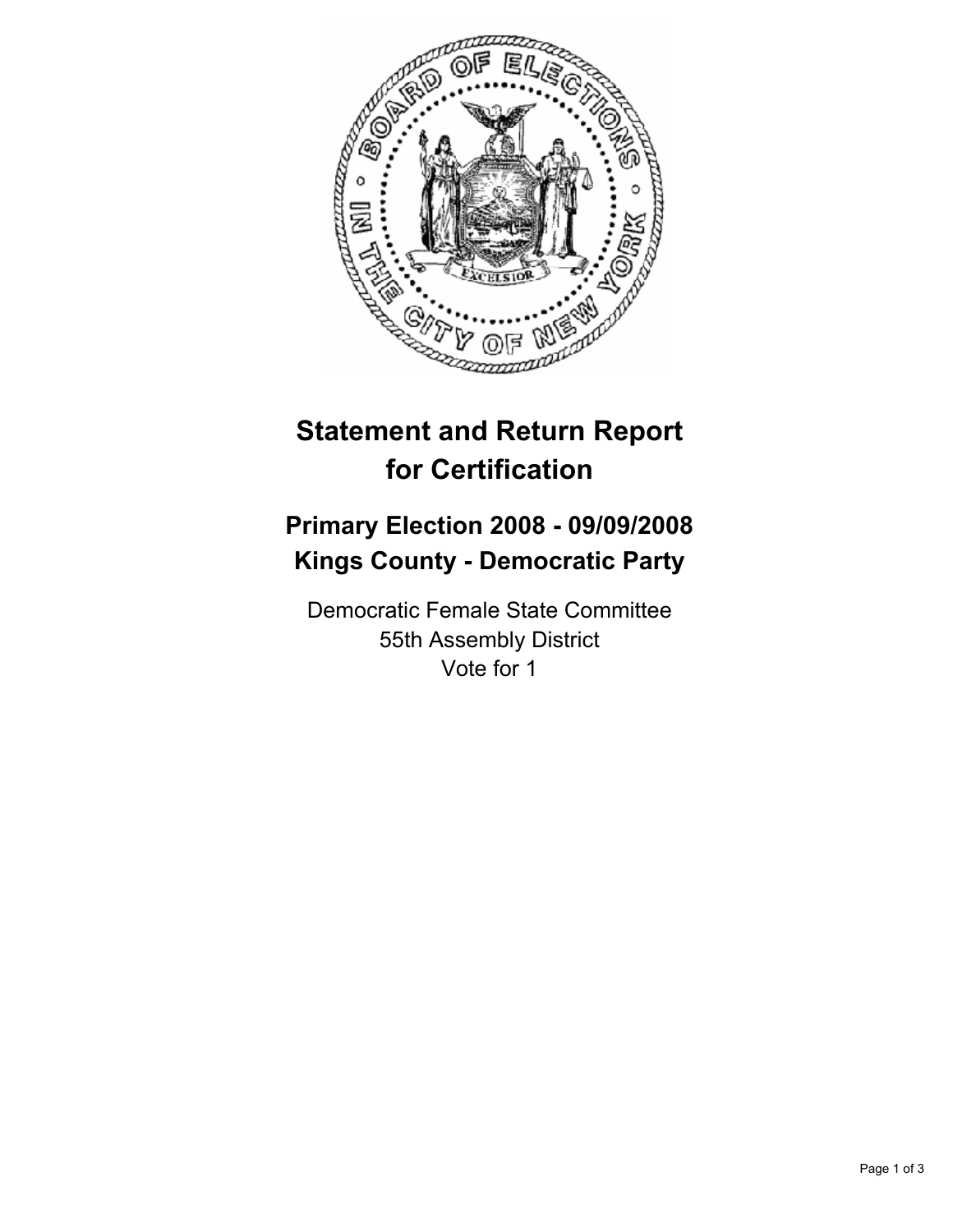

## **Assembly District 55**

| <b>Total Votes</b>     | 3,708 |
|------------------------|-------|
| <b>CLEOPATRA BROWN</b> | 1,498 |
| KAMARIA BOYLAND        | 2,210 |
| AFFIDAVIT              | 223   |
| ABSENTEE/MILITARY      | 86    |
| <b>EMERGENCY</b>       | 55    |